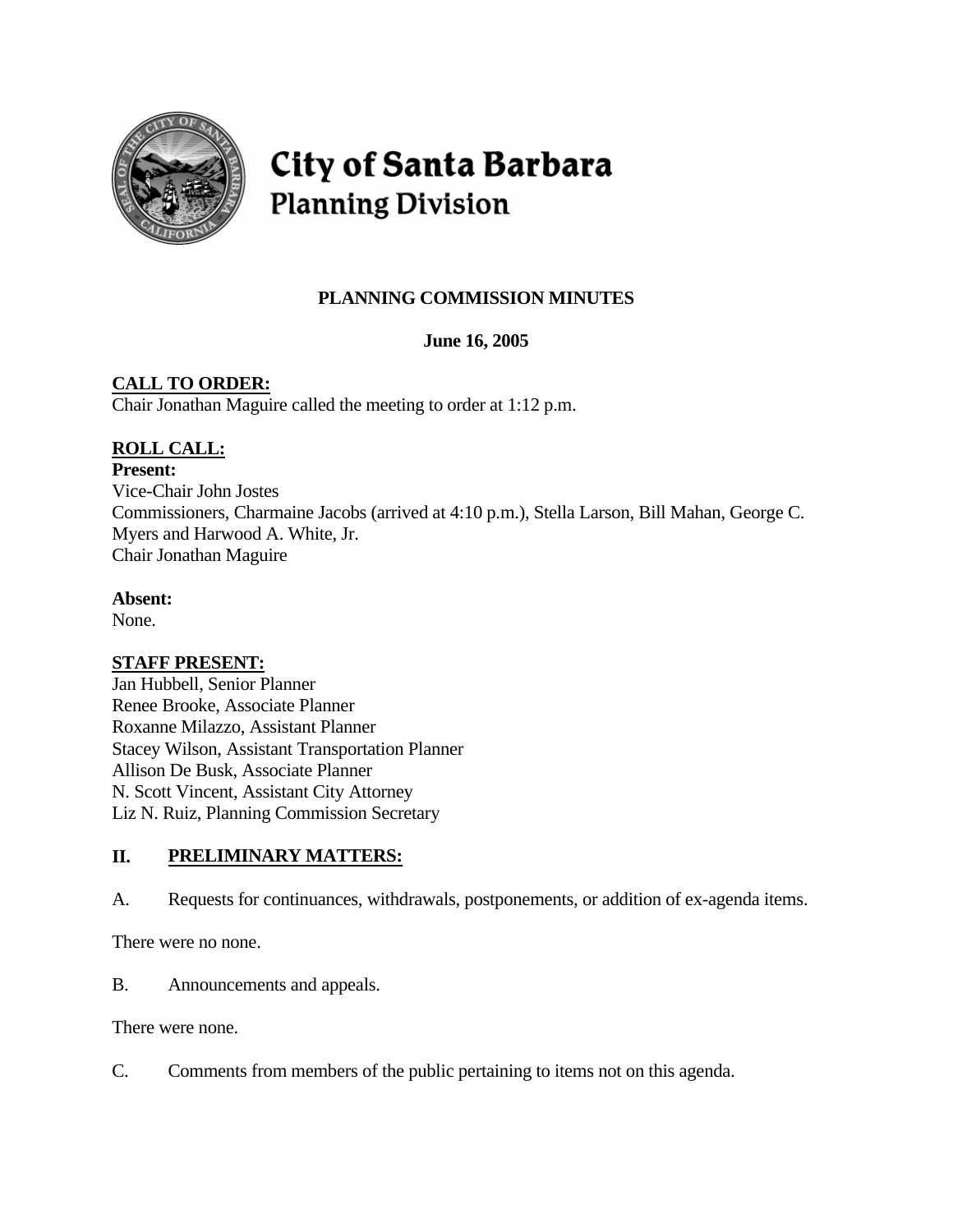No one wished to speak.

#### **III. CONTINUED ITEM FROM MAY 19, 2005:**

### **ACTUAL TIME: 1:13 P.M.**

#### **APPLICATION OF BRENT DANIELS, L&P CONSULTANTS, AGENT FOR HERB BARTHELS (PROPERTY OWNER), 1837 ½ EL CAMINO DE LA LUZ, APN 045-100-065, E-3/SINGLE-FAMILY RESIDENTIAL AND SD-3/COASTAL OVERLAY ZONES, GENERAL PLAN DESIGNATION: RESIDENTIAL, 5 UNITS PER ACRE (MST2002-00214) (CDP2002-00008)**

The purpose of this hearing is to receive public comments on the Draft Mitigated Negative Declaration prepared for this project. The proposal consists of the construction of a 1,499 square foot, 2-story single family residence with an attached 443 square foot garage, on a 23,885 square foot vacant bluff-top lot. Access to the site would be provided by private easements extending south from the end of the paved public road (El Camino de la Luz).

DRAFT ENVIRONMENTAL DOCUMENT: A Draft Mitigated Negative Declaration (Draft MND) that evaluates environmental effects of the project has been prepared and is available for review and comment. The analysis identifies potentially significant, but mitigable environmental effects in the following issue areas: aesthetics, biological resources, geophysical conditions, fire hazard, transportation/circulation, and water environment. Also evaluated in the document as less than significant impacts are air quality, cultural resources, noise, population and housing, public services, and recreation issues. Mitigation measures are identified to reduce potentially significant impacts to insignificant levels, and to minimize less than significant impacts.

**DOCUMENT AVAILABILITY:** The Draft MND is available for review at the Planning Division, 630 Garden Street between 8:30 a.m. to noon and 1:00 p.m. to 4:30 p.m., at the Public Library at 40 E. Anapamu Street during hours of operation, and on the City's website, at [www.SantaBarbaraCa.gov](http://www.santabarbaraca.gov/)

**PUBLIC COMMENT PERIOD**: The City of Santa Barbara encourages the public to provide written comment on this and other projects. The public review period of the Draft MND began on April 6, 2005 and was extended to May 13, 2005.

Ms. Brooke gave a brief overview of the project.

Brent Daniels, Applicant, addressed the Planning Commission.

The public hearing was opened at 1:16 p.m., and the following people spoke in opposition to the project:

Ray Franco. representing himself and the following neighbors: Joanna Morgan, Stan Krome, Bruce Peterson, Maggie Peterson, Peter Miler, Joann Adams, Marie Pruitt, Tom Sloan, Tenna Sloan, Jerry Lou Wright, Horace Wright, Dick Poedtke, and Lee Scharfeld, made the following comments:

1. Call for an Environmental Impact Report (EIR), stating there is substantial evidence to support EIR preparation.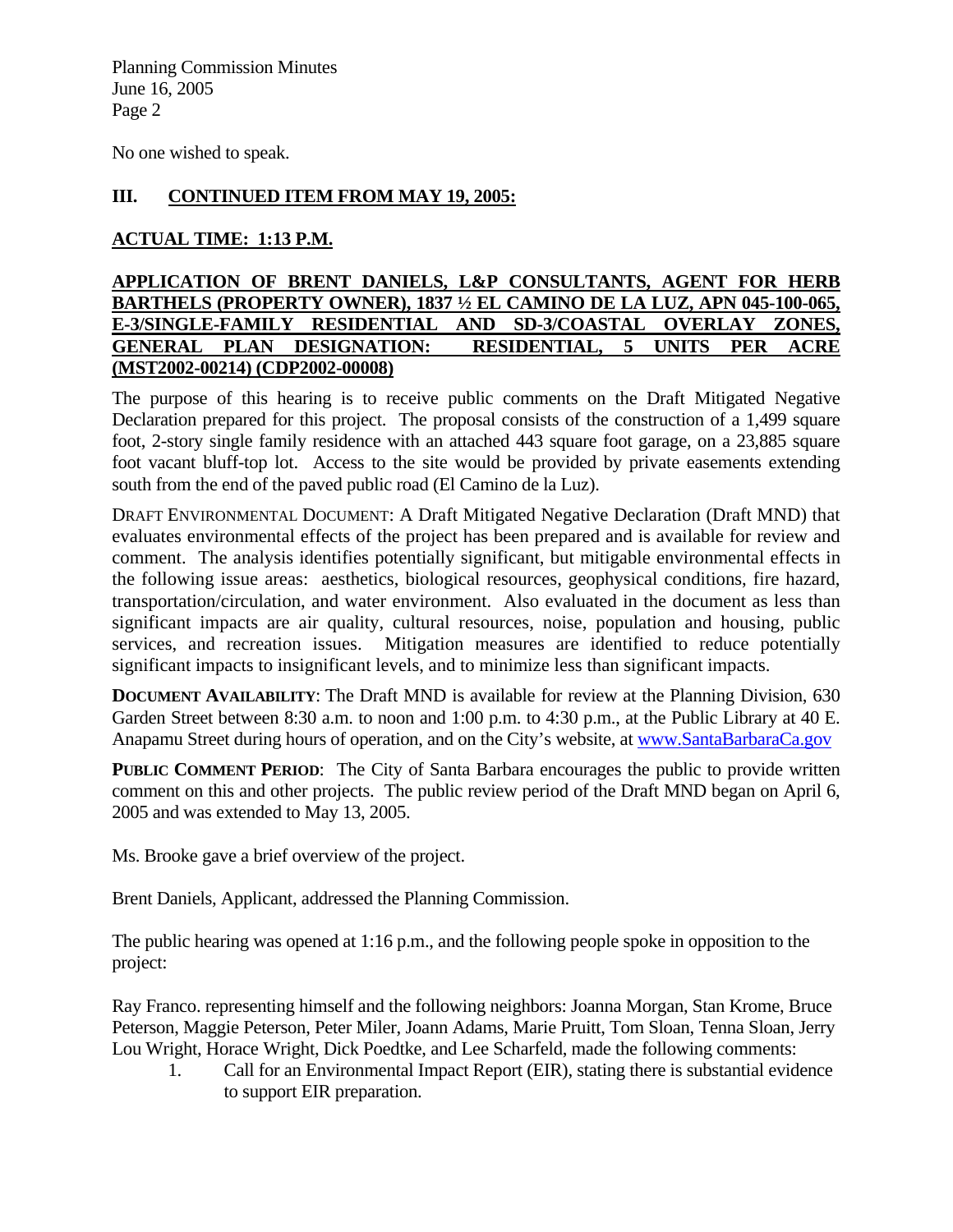- 2. Aesthetically, this should be treated like a ridgeline lot.
- 3. The project needs to maintain public access to the beach.
- 4. If a fire or other emergency occurs during construction, there will be a safety impact due to reduced access to other properties.
- 5. Disagree about the ability of cut and fill to be balanced on-site.
- 6. Stated that the parcel was never validated. He has a later map with no City stamp. The Conditional Certificate of Compliance requires that the property owner show they have adequate access in order to develop. There is only 7 ½ feet of access width. That is not adequate for construction vehicles or trash trucks. In 1964, the Planning Commission said they could not support a project on the site due to lack of sufficient access.

Jim Brooke expressed concern about bluff stability, stating that about five years ago, during a heavy rain, there was a spring in the berm that required conveyance of water to the beach. The slope is fragile, but the neighbors have been good about keeping water off the slope. He also expressed concern about the effect of the project on the view from La Mesa Park.

Susan Trescher, President, La Mesa Neighborhood Association, concurred with Mr. Franco's comments and further stated that the geologic studies are inadequate, that she disagrees with the bluff edge determination, that the project will result in a significant impact on aesthetics, all requiring the preparation of an EIR.

With no one else wishing to speak, the public hearing was closed at 1:35 p.m.

Commissioners' comments and questions:

- 1. The draft negative declaration seems to indicate that the lack of an access easement could be a significant impact. Asked if it is appropriate for this kind of a document, or a focused EIR, to settle the issue of that easement. Asked how do you reduce that impact to less than significant levels.
- 2. Asked if Planning Commission certifies this document, or ask for a focused EIR, then review the project itself and find that everything is resolved and the project is ready for approval, would there still be a condition to require adequate access to the site.
- 3. In regard to the aesthetic impacts, there is a required mitigation that the residence shall be redesigned to minimize intrusion into public views of the ocean as seen from La Mesa Park. Stated concern about knowing when the project is under that threshold and concluding that it results in a less than significant impact. Applying quantitative thresholds to a nonquantitative subject area such as aesthetics is difficult, but there are a number of residents and at least one neighborhood association raising the issue of impacts of this project on public views from La Mesa Park. Needs to know, in considerably more detail, what the specific mitigation measure is and how it would effectively reduce the impact from a level of potential significance to a level of less than significance. Leaning towards a focused EIR to further evaluate aesthetic impacts and provide alternatives to mitigate this impact. Would not be able to approve the Negative Declaration because there is not enough detail in this regard.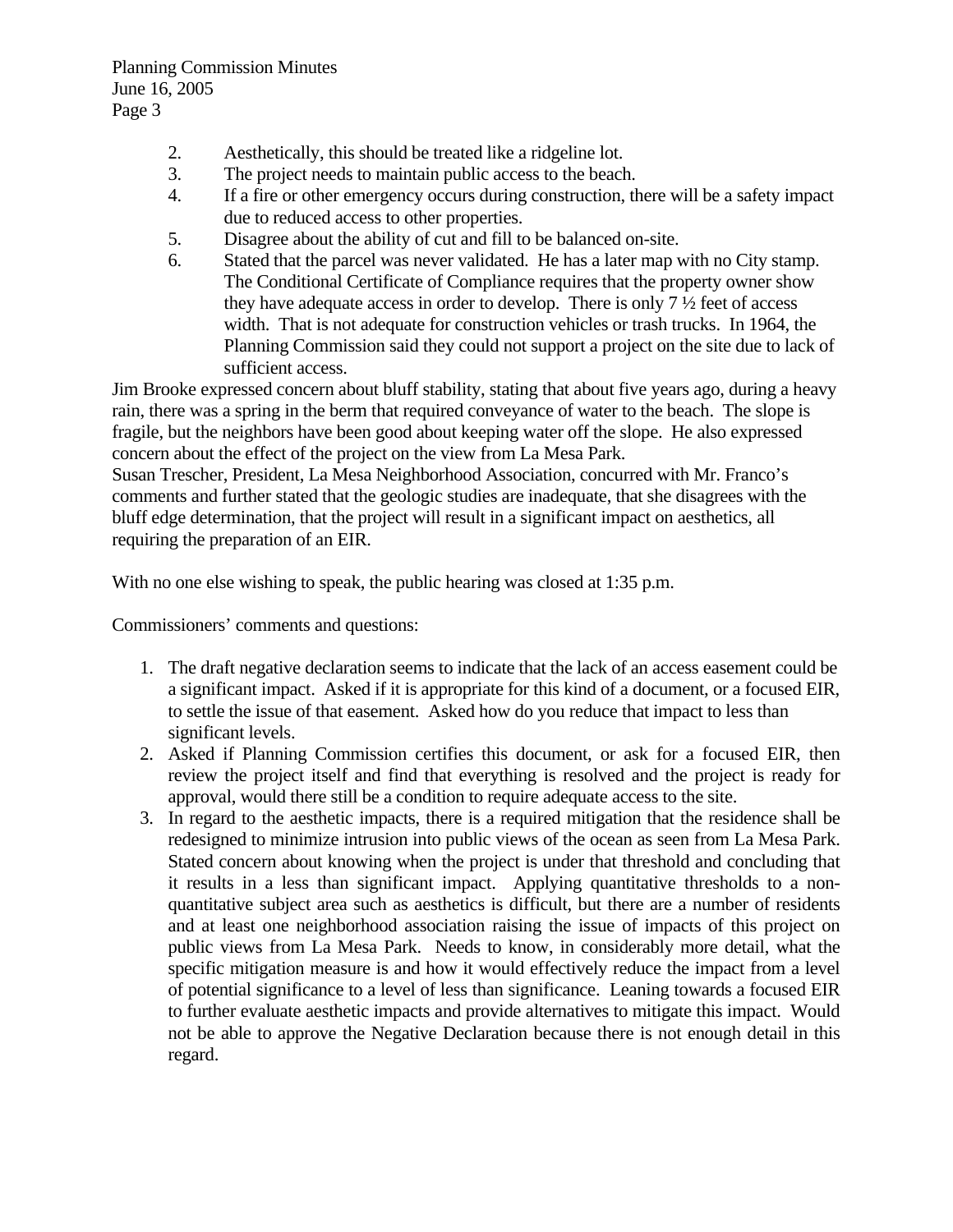- 4. Feels this project goes a long way in mitigating the impact on the view by sinking into the hill and having the landscaping they plan around the property. Would like to see more definition from an EIR.
- 5. Asked the meaning of a statement at the end of Dr. Anikouchine's geological report where it says, "at a small scale, such as at the toe of the sea cliff stability or on a scale the size of the Camino de la Luz slide and at a different (longer) time scale the stability of the strata might be less, but it is beyond the capabilities of method of analysis to determine this."
- 6. Asked if there are other procedures available that would further analyze the stability of this site.
- 7. Asked if the work that Anikouchine has done has led him to the conclusion that this site is stable and buildable.
- 8. Feels it is very important to see alternative house designs. The design as presented is very good, but there may be other designs (i.e., the living room area and the bedroom above could be lowered, which is on the visible side of the house). Supports a focused EIR on aesthetics and architectural design. Finds the geologic analysis acceptable.
- 9. Asked if the applicant could alter the design in order to eliminate the significant aesthetic impact. Asked if this hearing could be continued and the applicant come back at another time with another design.
- 10. The current design doesn't meet the threshold of less than significant impact in the area of aesthetics. Asked the applicant to be creative and optimize their options.
- 11. Consider Conservation Element policies, as the building is located on a ridgeline as viewed from the park. The building should be stepped into the hillside and one-story (split-level design is acceptable). Suggested an EIR because it would analyze alternatives, including an environmentally superior alternative. Need defensible thresholds for the visual analysis.
- 12. Asked if the trail on the bluff face down to the beach was constructed before the Coastal Act, so potentially it is allowed to remain there. Asked if it is a public trail, is there a coastal access issue.
- 13. Asked Mr. Vincent if he is aware of other easements, and what kind of easements we are talking about here.

Dr. William Anikouchine, Geologist, stated there are standard methods for evaluating the stability of a slope. He said that he executed some, the results of which are provided at the end of his report, but he did not conduct on-site tests.

Ms. Hubbell stated that if an altered design is presented then we either need to re-circulate the negative declaration, or do a focused EIR to evaluate that.

Mr. Vincent stated that the adequacy of the site access involves a legal determination, and that would likely be the outcome of recommending a condition requiring the applicant to demonstrate compliance with the City Council approval of the lot split in the 1950's. This may actually require a Superior Court decision and a title action would ensue.

The Planning Commission has an ability to modify mitigation measures at this point and move forward with the mitigated negative declaration, but you have to make findings that the substituted mitigation is equivalent to one that you found inadequate. There is a procedure for the Planning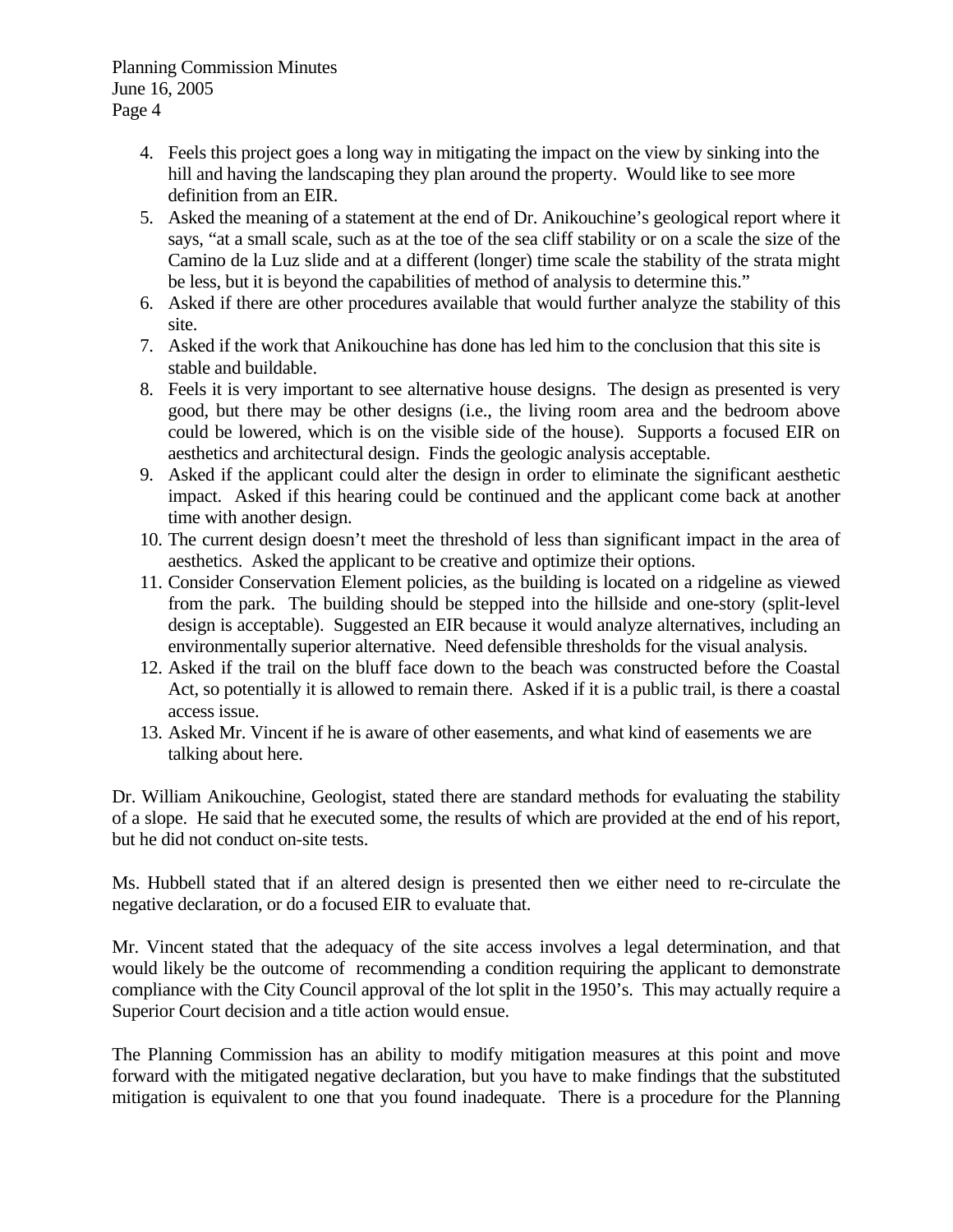Commission to develop its' own mitigation, and since it should come out of the public hearing process, it is appropriate at this point.

Evaluating an aesthetic impact is extremely subjective and is ultimately the Planning Commission's decision. CEQA has thresholds of significance but this is really a judgment call. In a suburban context, the City has a design review board that can implement mitigation. An EIR does include other elements that are not required in a mitigated negative declaration, including an alternatives analysis.

Mr. Vincent is not aware of any information that indicates the path to the beach is a public easement. He has reviewed a number of title documents for properties in this area and has not seen any public easements. As far as he knows, there is no way for the public to get to this beach trail off of El Camino de la Luz without trespassing.

Commissioner Mahan proposed a straw vote: To focus an EIR on aesthetics regarding the visibility of the house against the view of the ocean.

Those in favor: Commissioners Jostes, Larson, Maguire, Mahan and White

Those opposed: Commissioner Myers

Additional comments by the Planning Commission:

- 1. Stated that a one story house is another option that should be studied.
- 2. Stated the aesthetic issue is mitigated considerably by the landscaping that is going to be installed, and the dominance of the other houses on this street and the view that is also left down the canyon from the park. Would like to see the architecture restudied, but can support the aesthetics and the negative declaration mitigation.
- 3. Cannot consider a Statement of Overriding Considerations without doing an EIR. Suggest coming up with several architectural solutions in a schematic way using photographs.
- 4. Stated a request to see if there is an alternate design that would work.

Detlev Peikert, Architect, stated that they are willing to look at alternative designs. He is willing to show the Planning Commission the direction that it may go in with the understanding that they will come back with something more defined. He thinks it could be revised by pushing the second story back towards the garage, but that would affect neighbor's views down El Camino de la Luz.

Mr. Daniels showed the Planning Commission a slide that showed a cut section through the house, and went over elements of the house design that could be changed.

It was the consensus of the Planning Commission to use an EIR as a problem solving approach to determine the environmentally superior design, which would serves the Commission's needs, the needs of the applicant and, if should go to them, the City Council as well.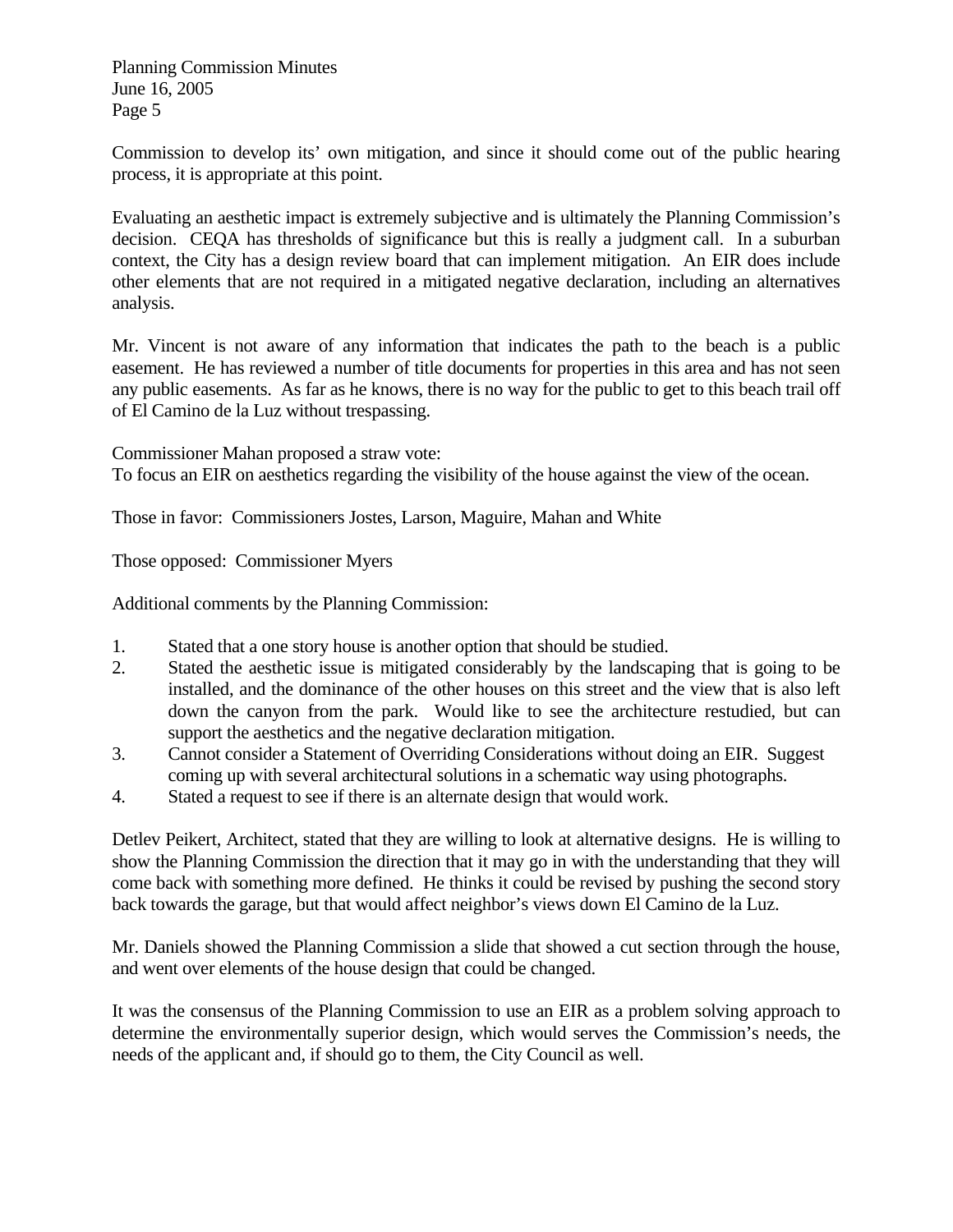Mr. Franco briefly read from a 1947 subdivision deed, pertaining to a five-foot trail easement on the parcel for "use in common with others."

Mr. Vincent asked the Planning Commission if any other issues should be examined in the EIR.

The Planning Commission said that aesthetic impacts and the site access issue should be further evaluated in the EIR.

Commissioner White stated that they need more information from Staff to make a determination on "adequate access."

Ms. Hubbell stated the access issue is very difficult, and requires a legal determination. It cannot be resolved through the environmental process, or even through the Planning Commission to City Council.

Commissioner Jostes stated that it should be a single-issue EIR and take into consideration Conservation Element policies.

Chair Maguire stated that a number of the neighbors are concerned about the geophysical conditions. Therefore, when the project comes back for their consideration, he feels the applicant would be well served to try to address those concerns.

Addressed the Administrative Agenda at 2:15 p.m.

Recessed at 2:20 p.m., and reconvened at 2:48 p.m.

### **IV. APPEAL ITEM:**

### **ACTUAL TIME: 2:48 P.M.**

#### **APPEAL OF NEIGHBORS OF A MODIFICATION APPROVAL OF AN APPLICATION OF MARIO DE CUNHA, AGENT FOR JOHN LUCA, 220 E. JUNIPERO STREET, APN 025-132-003, E-1 ONE-FAMILY RESIDENCE ZONE, GENERAL PLAN DESIGNATION: RESIDENTIAL 3 UNITS PER ACRE (MST2004-00581)**

The proposed project involves a lot which is currently developed with a 1,382 square foot singlefamily residence and attached 393 square-foot 2-car garage. All existing structures will be demolished and replaced with a new 1,718 square foot two-story residence with an attached 439 square foot garage.

1. The discretionary application required for this project is a Modification to permit the new garage to be located within the required thirty-foot (30') front and ten-foot (10') interior yard setbacks. On March 23, 2005, a Public Hearing was held, required findings were made, and a Modification was approved. This is an appeal of that action.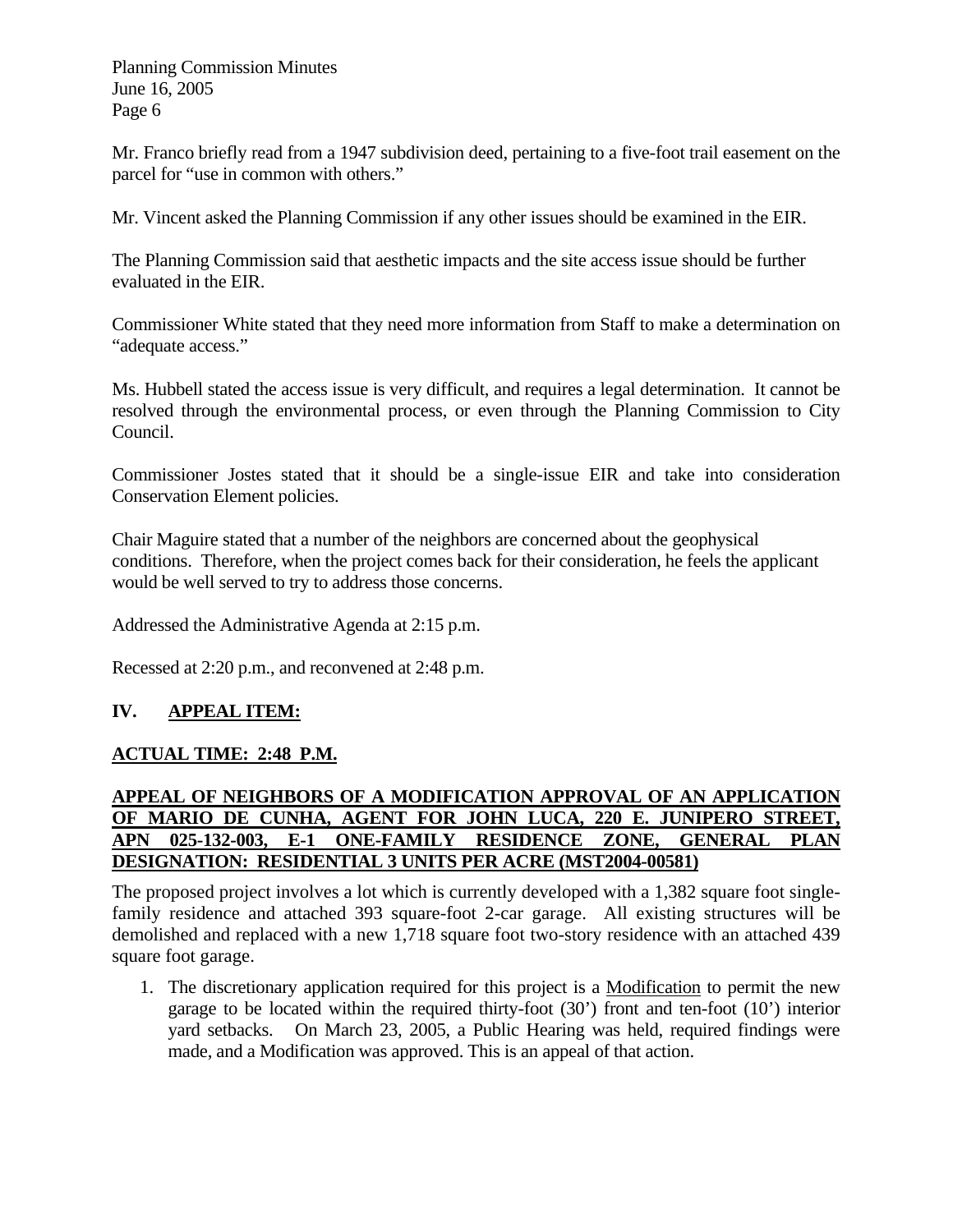The Environmental Analyst has determined that the project is exempt from further environmental review pursuant to the California Environmental Quality Guidelines Section 15305 (ENV05- 00581).

Ms. Milazzo gave a brief overview of the project.

Lisa Knox Burns, appellant, addressed the Planning Commission and gave a presentation.

Tony Fisher, Attorney, representing the appellants, addressed the Planning Commission.

Mark Mannion, Attorney, representing the property owner, addressed the Planning Commission.

The public hearing was opened at 3:21 p.m., and the following people spoke in opposition of the project:

Margaret Marble David Conway Christopher Jacobs

With no one else wishing to speak the public hearing was closed at 3:27 p.m.

Commissioners' comments and questions:

- 1. Asked the Assistant City Attorney for clarification of the relationship of the rear lot to this project.
- 2. Feels that the size of this parcel is what is troubling the neighborhood. How do you make the findings for an appropriate development? Considering that the driveway would provide access to future development of the rear lot, both lots should be processed together.
- 3. Asked counsel if it then becomes an opportunity to consider the development on the two parcels as an appropriate development consideration.
- 4. Stated that the argument that an open garage would be harmful to the neighborhood is not a basis for a modification. The single curb cut makes sense from a circulation perspective. Feels this development as proposed is pushing the envelope on the size, bulk, and scale for the neighborhood.
- 5. Stated that this is a nonconforming lot of 6,000 square feet. The minimum lot size is 15,000 square feet, so it is a tough lot to develop compatible with the neighborhood. The side loaded garage requires a lot of paving. Prefers the front loaded garage and does not think he can support the modification into the front yard because he feels it is not necessary. Also, does not like the driveway along the side on a small lot. Is not seeing a design that fits this small lot that is compatible with the neighborhood. The applicant is saying he really does not need the Modification. Two stories are permitted, and this project needs to go back to ABR with a redesign minimizing the paved area on the site and maximizing the landscaping.
- 6. Stated this project would increase the floor area ratio to what appears to be the highest in the immediate vicinity, and is concerned with the appropriateness of this development given the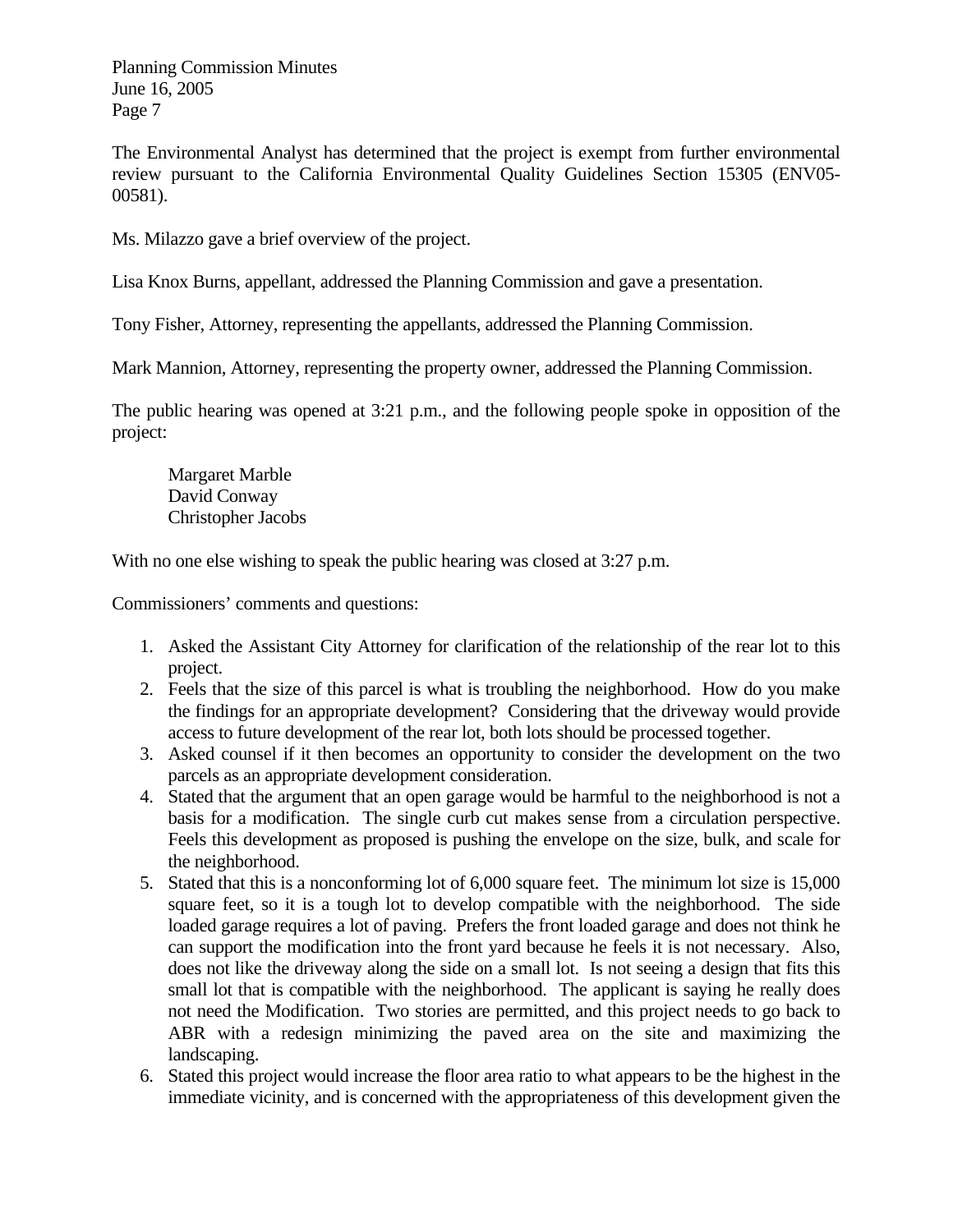size of the property. Could support something that was closer to the rest of the block in terms of floor area ratio.

- 7. Asked how is it possible that the rear property will need a modification, and wouldn't it need a street frontage modification.
- 8. Asked how do you reconcile the support of the Stanley Drive modification, and not this project .
- 9. Asked why sidewalks are not being proposed in this project. Stated that a sidewalk on the street with a single curb cut would justify this modification.
- 10. Stated preference to see these two lots become one; however, they cannot require that, and thinks it makes sense to minimize the curb cuts. Sees that the encroachment is matching the rest of the street frontage. Feels it is an appropriate modification.
- 11. Stated he likes the design and feels the modification is warranted if landscaping is in front of the building and, by not having a garage facing the street, the curb is reduced. Is concerned about the back lot, density, and massing.
- 12. Can understand why staff supports this modification request; however, the issue everyone has spoken to is the second lot and how the total square footage of the two lots together is still less square footage than what current zoning would require. Need to make sure the ultimate plan is compatible, and does not feel this one is.
- 13. Stated this design should have a straight in garage driveway. Feels that if they cannot comment on the two sites together, the driveway should not be shown across a piece of property that should otherwise be landscaped. Suggested that this goes back to ABR with a design that does not need any modifications, has a straight in driveway, and maximum landscaping.
- 14. Commented that the ABR should encourage the applicant to erase the property line, move the design to the middle of the lot, which would be better located for the adjacent houses, and combine these two lots, which would almost conform to the zoning requirement. Then they would have a development that would be compatible with the neighborhood.
- 15. Stated that they can only consider the one lot before them; feels the driveway leads to nowhere.
- 16. Asked for direction from staff, in that they would like to see both parcels at the same time, and asked if there is any action they can take to encourage that to happen.

Mr. Vincent suggested that the Planning Commission take direction from the findings that are required for the modification. Those findings are that the modification is necessary for an appropriate development on this parcel. From that, look at the design of this parcel, the proposed development, and whether or not it is appropriate and consider the location of the driveway, how the location of the driveway drives the design of the residence, etc.

Ms. Hubbell added that, although the Commission does need to think about the driveway because it does go back to the rear parcel, the rear parcel's development is not before them.

Mr. Vincent clarified the question relating to the driveway that serves another parcel and creates the opportunity for the development of that parcel. The Commission should focus their attention on the design of this subject parcel. Is the driveway in an appropriate location? Is the development of the residence using this modification appropriately? He does not want to suggest that it puts the design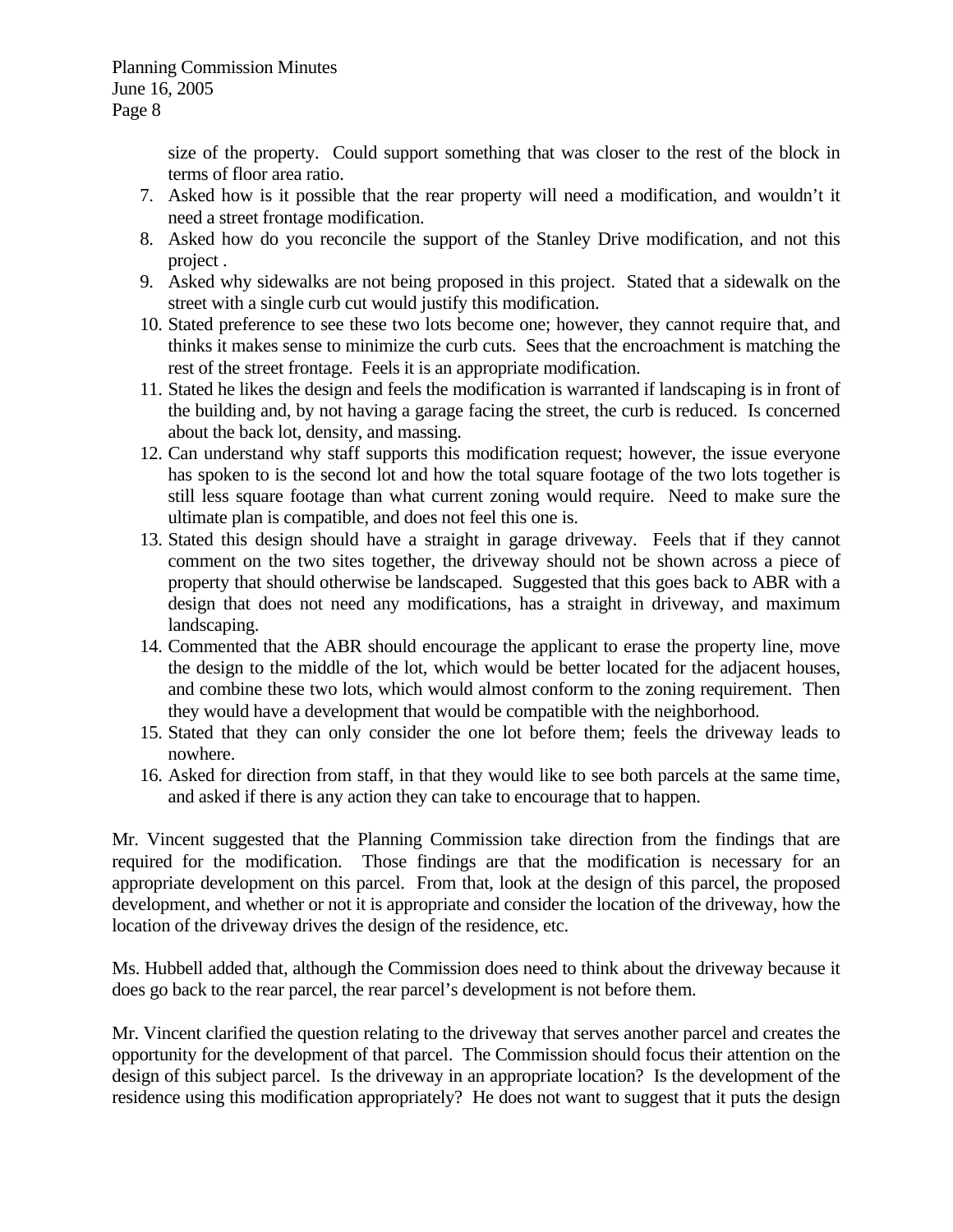of the other development/parcel into this Commissions' purview at this time. Today's action is an action on a modification and that modification is a very narrow issue; it is the encroachment of this garage into the front and interior yard setbacks.

Ms. Hubbell addressed Chair Maguire's questions, and Ms. Milazzo answered the difference between the Stanley Drive modification and this request.

Ms. Wilson addressed sidewalk and zone requirements.

Ms. Hubbell stated that the ABR is also looking at these projects and they are being reviewed concurrently. She said, even though the Commission is not seeing them together, the Planning Commission has to acknowledge the presence of that driveway, because that rear lot will be developed and the Commission must take it into consideration.

Ms. Hubbell suspects that the Planning Commission's action on the modification today will be appealed to City Council. It seems apparent from what they have heard at ABR regarding the development of the rear parcel that the ABR's decision will also be appealed to City Council. The applicant has pursued both of these projects at the same time so it is possible they will be heard by the City Council at the same time.

Mr. Mannion stated they are pleased that the projects have been processed together. The reason there is only one lot being reviewed today is because there it is the only one that requires a Modification. They are willing to agree that they will continue to process them concurrently.

Additional Planning Commissioner comments:

1. Stated that if he were the Modification Hearing Officer he might have made the same decision. If he were the neighbors he would probably be appealing it as they have done. If he were the applicant, he would probably be developing these two lots separately because that is the best approach in terms of economic return. As a Planning Commissioner, he thinks they have a responsibility to look at the land use and even though they are not looking at the second lot, they cannot ignore it. They cannot ignore the possibility that the owner, having possession of both of these lots, could join them together and do a proper development that would be much more compatible with the neighborhood.

**MOTION: Mahan/White**  Assigned Resolution No. 044-05

Deny the modification and uphold the appeal.

This motion carried by the following vote:

Ayes: 4 Noes: 2 (Maguire & Myers) Abstain: 0 Absent: 1 (Jacobs)

Chair Maguire announced the ten calendar day appeal period.

Chair Maguire recessed at 4:02 p.m., and reconvened at 4:10 p.m.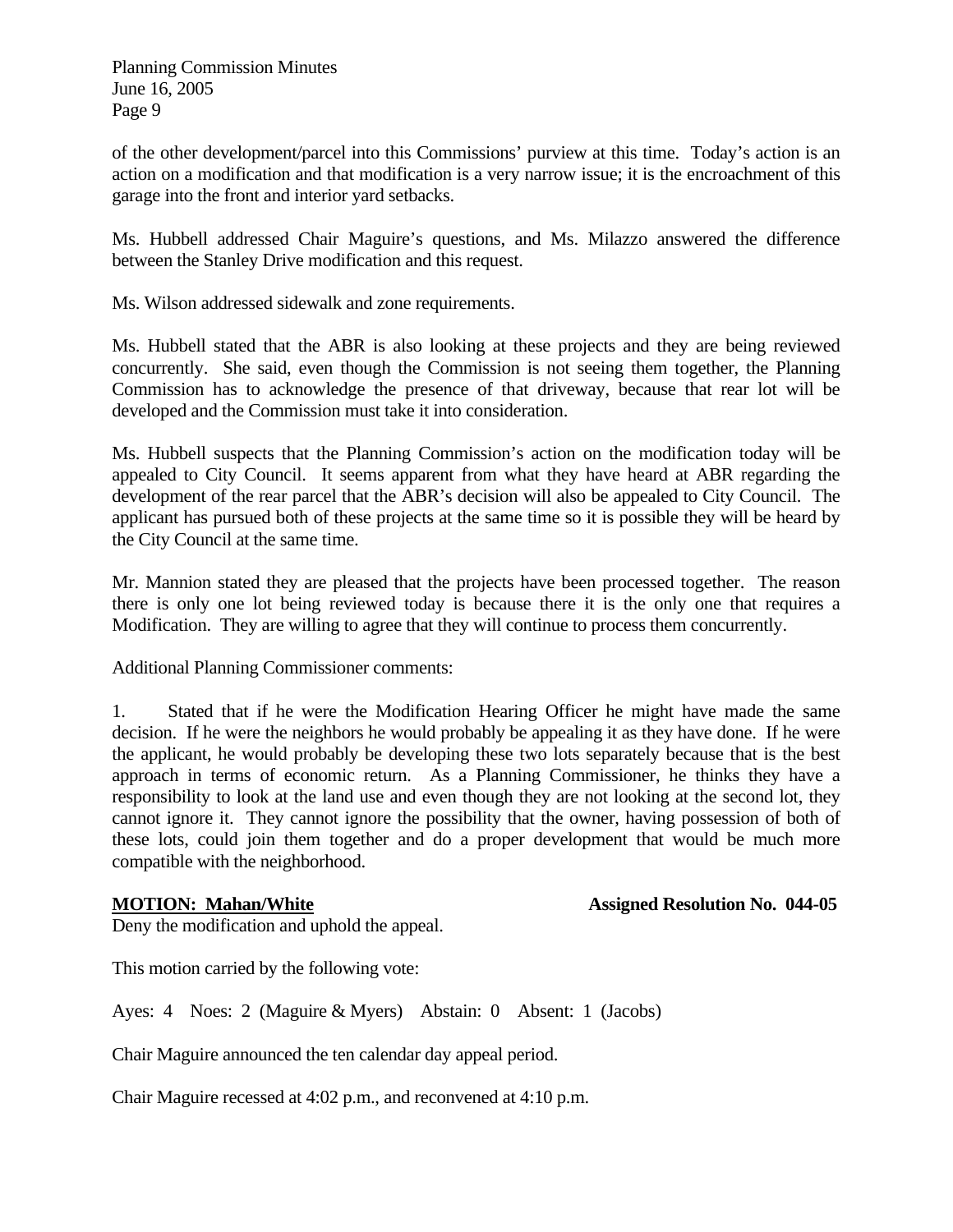Commissioner Jacobs arrived at 4:10 p.m.

### **V. NEW ITEM:**

#### **ACTUAL TIME: 4:11 P.M.**

#### **APPLICATION OF GIL GARCIA (ARCHITECT), AGENT FOR CASTILLO COTTAGES, LLC, 2113 & 2117 CASTILLO STREET, APNs 025-221-010 AND -011, R-3 LIMITED MULTIPLE-FAMILY RESIDENCE ZONE, GENERAL PLAN DESIGNATION: RESIDENTIAL – 12 UNITS PER ACRE (MST2004-00314)**

The subject proposal involves a voluntary lot merger of two parcels, demolition of the three existing units on the parcels, and construction of six one-bedroom condominium units. The new units would be contained within two buildings and there would be a total of nine garage parking stalls and two uncovered guest parking stalls. A common driveway, landscaping and drainage improvements are also proposed.

The discretionary applications required for this project are:

- 1. A lot area Modification for a newly created lot to provide less than the required 14,000 square feet of lot area in the R-3 Zone (SBMC, §28.21.080); and
- 2. A Tentative Subdivision Map for a one-lot subdivision to create six residential condominiums (SBMC Chapters 27.07 and 27.13).

The Environmental Analyst has determined that the project is exempt from further environmental review pursuant to the California Environmental Quality Guidelines Sections 15315, 15301 and 15303.

Ms. De Busk gave an overview of the project.

Gil Garcia, Architect, gave a brief presentation of the project.

The public hearing was opened at 4:17 p.m., and the following people spoke in favor of the project:

Daniel Linz Harlene Schwartz

With no one else wishing to speak the public hearing was closed at 4:21 p.m.

Commissioners' comments and questions:

1. Thanked applicant for working with the neighbors; thinks it is a good project, and the relationship to the adjacent buildings is handled very well. The density is appropriate for the neighborhood; the layout on the land and the drainage plan is well thought out. Also thanked applicant for retaining some of the design element ideas from the existing building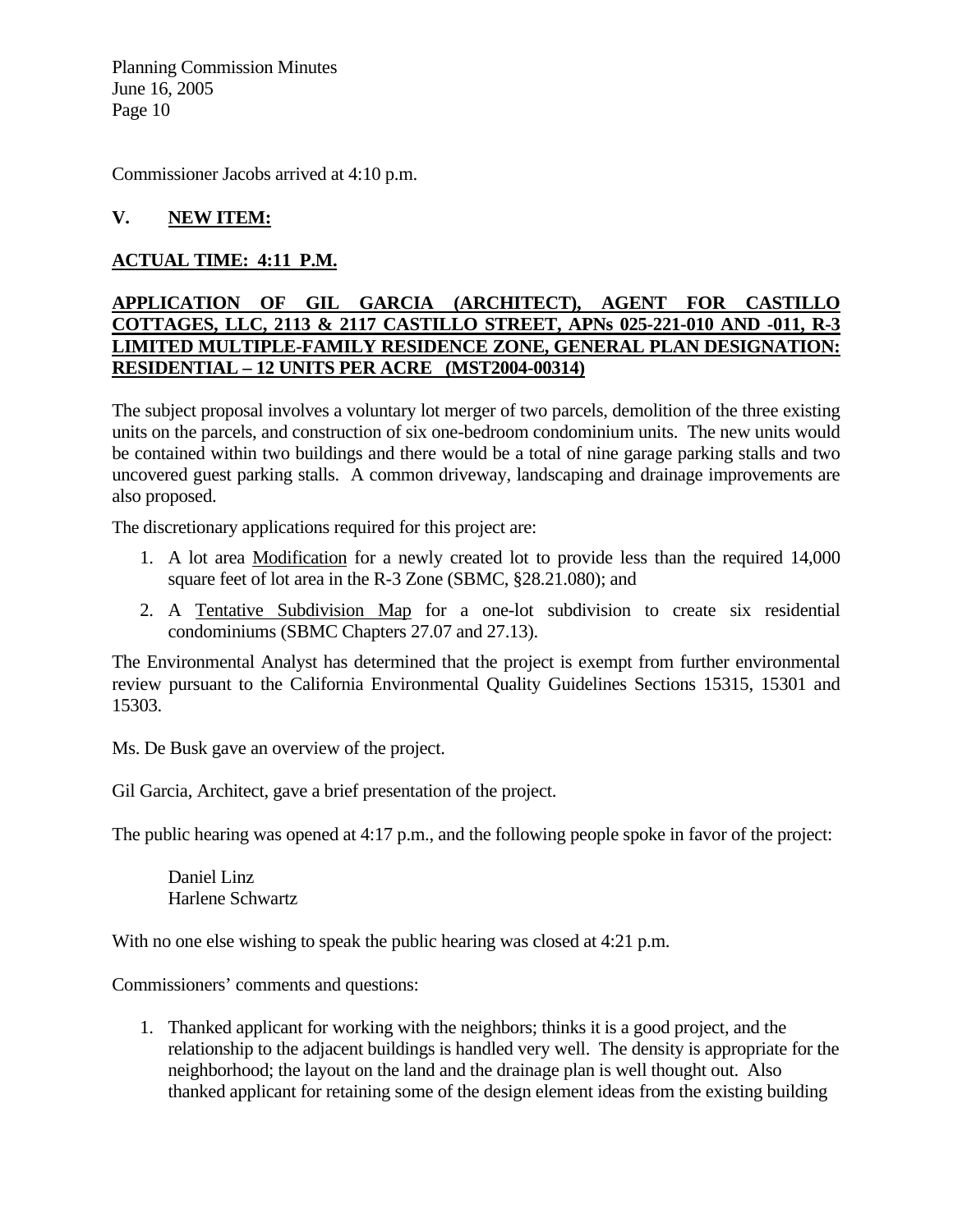such as the garage door, and timber pattern, and adding one more bit of pleasant detail to this neighborhood as this neighborhood now is changing.

- 2. Asked staff about the lot area modification.
- 3. Stated ABR should look more closely at design specifications; the overall design of the property is well thought out and nice, but in just looking at some of the drawings is not sure if it really captures the craftsman look as much as it could. Also, supports breaking up of the hardscape being expanded.
- 4. Likes this project very much. Feels this is what is needed in the vicinity of Cottage Hospital. Asked applicant if he has been back to the ABR?
- 5. Agrees with colleagues; likes craftsman suggestion; the cantilevers appear to be providing a little claustrophobia in the courtyard, and asked that this comment go forward to have ABR at least look hard at that and work on it with the applicant.
- 6. Stated the only concern is the project's contribution to the traffic impact at Mission, 101, and Las Positas without some vehicle for contributing to either the project study report or the same types of conditions they put on Cottage. Understands this is exempt from environmental review and does not exceed the cumulative traffic impact threshold and does not want to do a negative declaration or an EIR on this. Project should move forward, but concerned about the increasing traffic problems that we're seeing pop up at a cumulative level in this section of our City.
- 7. Stated it is wonderful to have this within walking distance of Cottage, downtown, and all the medical offices. Not having to use your car is wonderful. Saw that they were going in the direction of those nice little carriage doors, as are existing in the batt and board building in the rear, which are pure charm. Stated the interior landscape needs relief and hopes for pockets for landscape wherever possible on the interior courtyard. Would like to see permeable paving wherever possible. Architect should pull back cantilevers from the side.
- 8. Stated a clearly differentiated pedestrian path between the sidewalk and the front doors of each unit should be provided.

Ms. Hubbell explained that this is a situation where there are two nonconforming lots, and the applicant has chosen to combine them. It brings the lot size closer to conformancy, but because a new lot is being created by combining the two existing lots, it is necessary to approve the modification to keep the new lot legal. It is not a density modification in the standard sense. The individual units meet the density requirements.

Ms. DeBusk did state that the project does satisfy the minimum requirements for parking. They are providing more covered parking than would be required by code, and that is something the applicant has chosen to do. Alternatively, they could have provided some of those stalls as uncovered stalls; however, they do need to be allocated to a residential unit because that is the requirement with the condominiums.

Ms. Hubbell stated that, because of the project's small size and the fact that it is replacing some existing, it results in a minimal contribution to traffic anyway. The project certainly does not meet the criteria for a cumulative impact.

**MOTION: White/Jacobs Assigned Resolution No. 045-05**